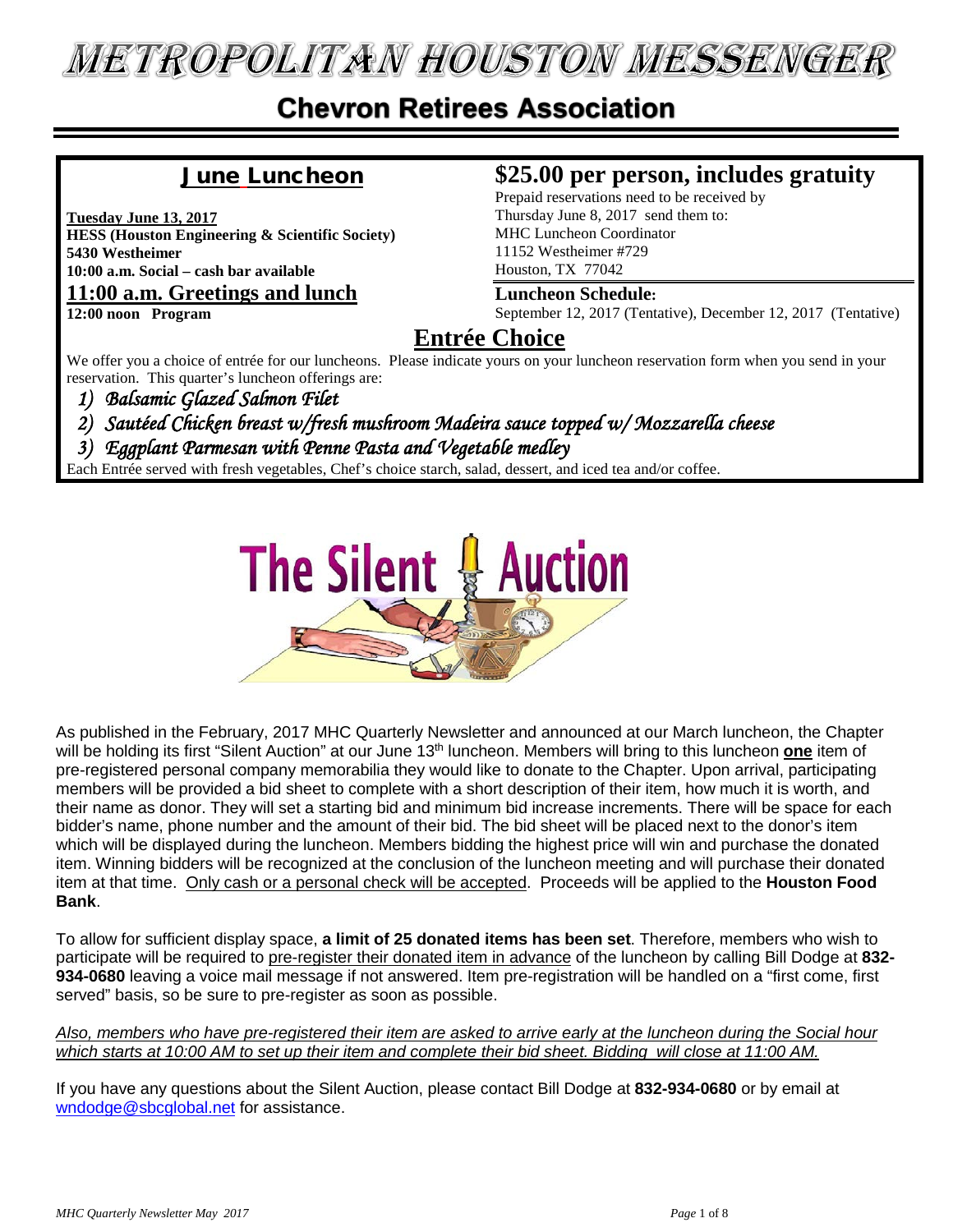# Scholarship

Did you know that the Metropolitan Houston Chapter has been awarding one scholarship annually since June of 2001? Over \$25,000 has been awarded to the winning candidates during that time period. This year our organization will award a \$2,000 college scholarship to the winning applicant. As of April 13, 2017, the Scholarship Fund has received \$2,322 in donations – thanks to you for your generosity for fully funding the scholarship!

This scholarship is based upon merit and not financial need. We award this scholarship to the best student who has met all the requirements for the scholarship. This year we have five viable candidates, grandchildren nominated by dues-paying members of the Metropolitan Houston Chapter. Each student is required to submit an application that includes their transcript, standardized testing scores, three reference letters, a 500-word essay, and a letter of acceptance to the college of their choice. The Scholarship Committee then evaluates all applicants for the scholarship based on this information. The scholarship will be awarded at the upcoming June 13<sup>th</sup> luncheon.

Doug Beatty MHC Scholarship Chairperson

[Doug\\_the\\_Elder1@hotmail.com](mailto:Doug_the_Elder1@hotmail.com) or MHC Scholarship Chairperson 5220 Braeburn Drive Bellaire, TX 77401-4815

| <b>MHC Primary Contacts</b>                                                                                             |                           |                                              |                                                                                                        |                                 |                                                             |  |  |
|-------------------------------------------------------------------------------------------------------------------------|---------------------------|----------------------------------------------|--------------------------------------------------------------------------------------------------------|---------------------------------|-------------------------------------------------------------|--|--|
| President,<br><b>Communications</b><br><b>Committee Chair</b><br>& CRA<br><b>Demographics</b><br><b>Committee Chair</b> | Glenn<br>Ewan             | 281-693-5461<br>glenn@gewan.us               | Past President &<br>Calling<br><b>Committee</b><br>Chair, CRA<br><b>Benefits Cmte</b><br><b>Member</b> | <b>Bill Dodge</b>               | 832-934-0680<br>wndodge@sbcglobal.net                       |  |  |
| Vice President &<br>Luncheon<br>Coordinator<br><b>Secretary</b>                                                         | George<br>Treibel<br>Judy | 281-485-3538<br>gmtr@att.net<br>713-213-4581 | Scholarship<br><b>Committee</b><br><b>Chair</b><br>Scholarship                                         | Doug<br><b>Beatty</b><br>Truman | 713-665-6652<br>doug_the_elder1@hotmail.com<br>281-469-4745 |  |  |
|                                                                                                                         | Spencer                   | $i.b.$ spencer@att.net                       | <b>Committee</b>                                                                                       | Childress                       | tgchildress@sbcglobal.net                                   |  |  |
| Treasurer &<br><b>Luncheon Site</b><br>Coordinator                                                                      | Howard<br>O'Donnell       | 832-409-9908<br>hjod@att.net                 | Luncheon<br>Committee.-<br>Invocation,<br><b>Pledge and</b><br><b>Benediction</b>                      | Dennis<br>Huddleston            | 281-587-1669<br>$d$ chuddle@juno.com                        |  |  |
| <b>Membership</b><br><b>Committee Chair</b>                                                                             | Bill<br>Alvarez           | 281-497-6365<br>wfa1@comcast.net             | <b>CRA Past</b><br><b>President</b>                                                                    | Charlie<br>Rhoads               | 713-569-6931<br>charlie $r$ hoads $42@$ vahoo.com           |  |  |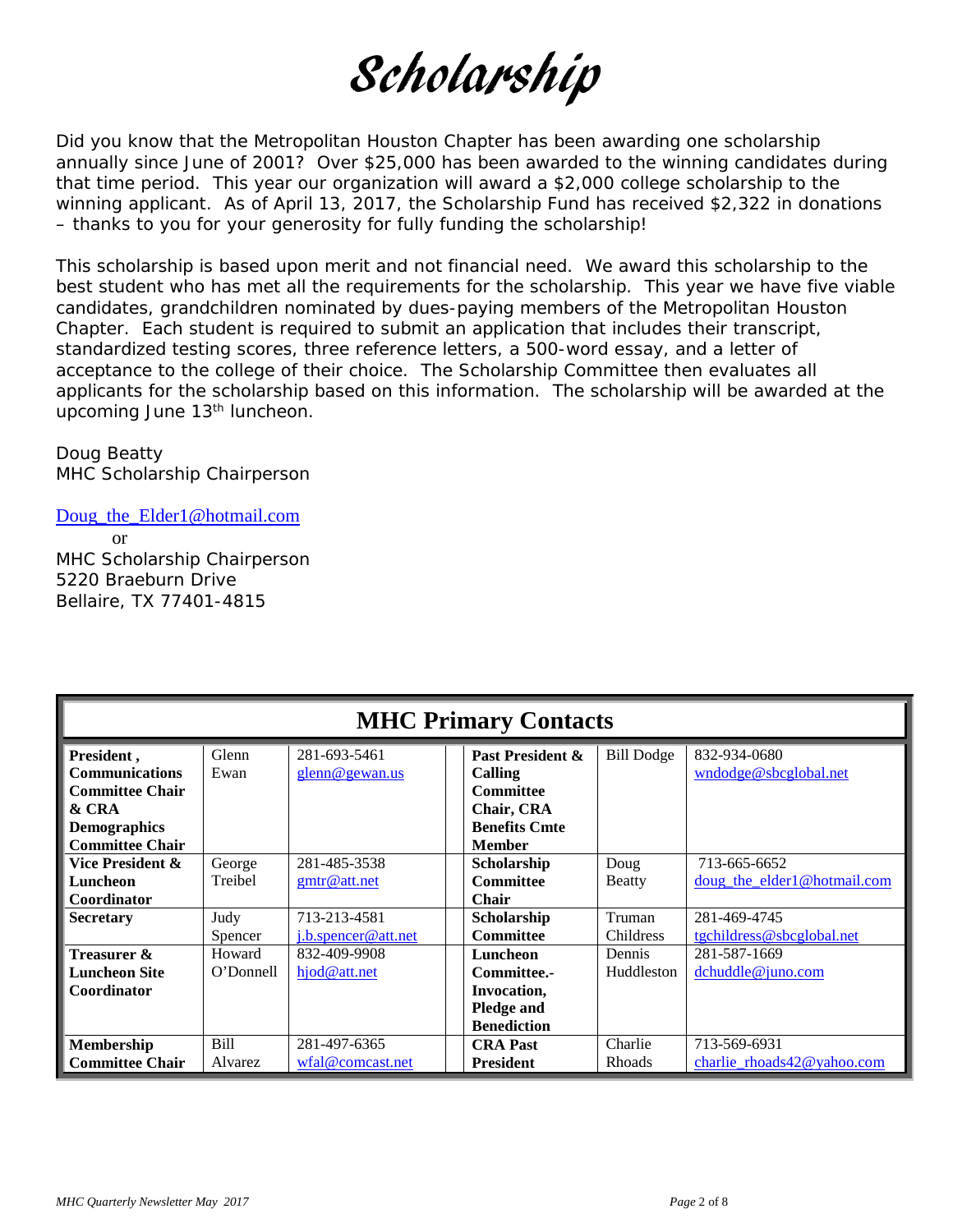### **June Program**

#### Liz Cubage



Liz Cubage currently serves on the Boards of Fayetteville's Chamber of Commerce and Fayetteville Area Heritage Museum. She also serves on the City of Fayetteville's Hotel

Occupancy Tax (HOT) Advisory Board and is a member of Fayette County Tourism Association. She and her husband Spencer are very active in Fayetteville, but are not retired. They own Pipeline Pigging Products located in Tomball Texas – but that's another story.

Liz Cubage graduated from the University of Wisconsin at Parkside with a double major in Philosophy and German and earned her Master's degree in Educational Technology at the University of A&M.

Before moving to Fayetteville in 2008, Liz had 34 years' experience as an Educator and Administrator in both the Public and Private school sectors. One lesson that Liz took away from her experience with students and parents is the importance of helping students identify and then value their interests.

In 1980's, when Liz began her academic career, it was not normal for girls to hunt and fish at all, and boys did not value their non-academic experiences of hunting and fishing. Often these same boys did not consider themselves either readers or writers…and in the typical way, they were not. Although it is common now for girls to be included in hunting and fishing, during this time would have been considered "unseemly" for a girl to show any interest or ability in hunting or fishing.

To close this gap, Liz introduced students to works of well-known authors, such as Teddy Roosevelt and Ernest Hemmingway, well-respected Hunting and Fishing magazines, and well-recognized literature such as Hatchet. Through this match of reading material and the freedom to choose to write about their hunting experiences, Liz saw the flicker of light start in many students who thought they could not read well or write well. Soon other students were reading hunting and fishing material as well.

Liz applies that lesson in the nonacademic world now. After all, every student becomes an adult and moves into the BIG world. People never lose their interests and for those who are fortunate enough to live in or around Fayetteville, the opportunities for all types of outdoor sports abound - both for hobby and for business. For those folks who are not fortunate enough to live nearby come stay and play in Fayetteville! There's lots to do.

# **Pete Dodge**



enjoyed a distinguished career with multiple oil & gas discoveries where he contributed both geological and geophysical support toward Gulf Coast prospect generation and development. He was a contributing author for the NOGS "2010 Typical Oil & Gas Fields of South Louisiana" and a guest speaker for LGS and SLOPES.

In addition to Oil & Gas exploration, Pete developed a love and passion for the sport of bass fishing over the past 58 years and has never looked back! He is a charter member of the original Oilman's' Tournament held at Toledo Bend in the early 80's and has fished as an amateur on the "BASS" circuit in Florida, Louisiana & Texas. His favorite lake to fish is Fayette County located just over an hour's drive from Houston. He has fished Fayette County since the early 80's and due to the recent downturn in the oil industry is now retired and lives just 1 mile from Oak Thicket Park, where he owns and operates Pete Dodge's Guide Service as a full time professional bass fishing guide.

Pete has long recognized similarities between his professional career as a Geologist and the sport of bass fishing as they both rely on contour maps, seismic or sonar data, amplitude interpretation and quite frankly a little luck! Pete's presentation today is focused on those similarities.

#### Metro Houston Benefits Connection



Bill Dodge is our Chapter's immediate Past President and a current Metro Houston Board Member. Bill is also a CRA Benefits Committee Member. If you have any problems with your transition from Chevron supported health insurance to

OneExchange, Bill is the person in MHC to contact. Bill is also available to assist Chapter members on other Chevron/CRA benefits questions. He will either answer your question or find the person who will. His contact information is:

Phone - 832-934-0680 Email – [wndodge@sbcglobal.net](mailto:wndodge@sbcglobal.net)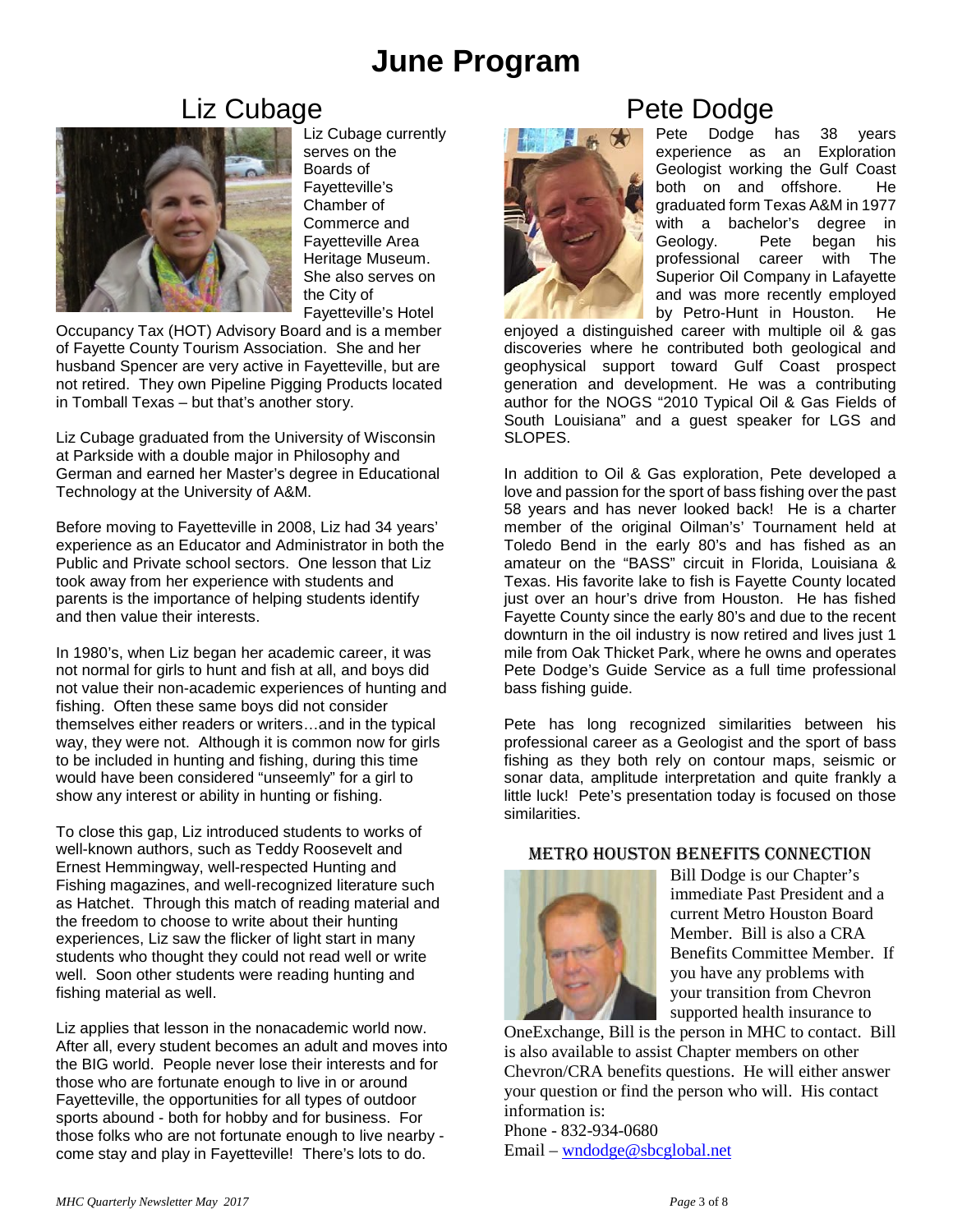**Last LuncheonHighlights**



Mel became a member of the Houston Livestock Show and Rodeo, HLSR, in 2015 and joined the Membership Committee where she completed her Rookie Year as the #2 Sales Person and earned Shotgun Sales award. She has remained on the Membership Committee

and again earned the Shotgun Award for badging by November prior to the Show. In 2016, Mel joined the Speakers Committee as a Provisional Member. She recently conducted a speech to Grimes County Go Texan BBQ Cook-off event and announced both the Conroe Rodeo Parade on February 25th and the Downtown Houston Parade on March 4th.

Mel presented an interesting program on the financial impact of the Houston Rodeo on the entire Gulf Coast area. If you would like to view her program, it is available in the Meeting tab on our website www.cra-metrohouston.org.

**Online Directory**

Did you know about the powerful tool that you have access to find fellow retirees within MHC? Just browse on your computer, tablet, or smartphone to MHC's website: [www.cra](http://www.cra-metrohouston.org/)[metrohouston.org](http://www.cra-metrohouston.org/) . Now find the Directory menu tab, and if you point to it you'll see a drop down menu item How To Create Your Logon. Click on it and you'll have all the instructions to get you started. After you register, you'll receive an email confirming your registration. If you do not receive this message within an hour, please send a note to [membership@cra-metrohouston.org](mailto:membership@cra-metrohouston.org) so we can approve your logon manually.

After the logon information**,** there are instructions on how to use the directory search. This online directory search contains the most current information from our database. It is updated at least quarterly but often sooner. Let's say you meet someone at a luncheon, and you remember his name is Bob or Bill or at least something that starts with "B". You can search the first name with the first character, or the last name with the first character. Of course, the name field searches can be narrowed down by entering more than one character to search for, "Bo" for example will find Bob but not Bill. What if you think you would like to go to a luncheon but you aren't sure you can drive that day? You can search the directory by your 5-digit zip code and find all the MHC members who live in your area. Be sure to leave the name fields blank for this to work.



MHC supports the Houston Food Bank with our donations of non-perishable food and paper goods and cash. Because the Food Bank purchases in very large quantities and with significant discounts, we are advised that your \$1 contribution to them provides a full day of meals to a needy neighbor. Therefore, if you are going to purchase items for this purpose, consider donating the cash; it purchases a lot more when HFB spends it for you, and it will be used to purchase items HFB needs most. To facilitate cash donations, we will place a donation jar for the HFB on the registration table. **Don't forget Chevron Humankind matching if you donate with your check made out to Houston Food Bank in any amount of \$20 or greater!**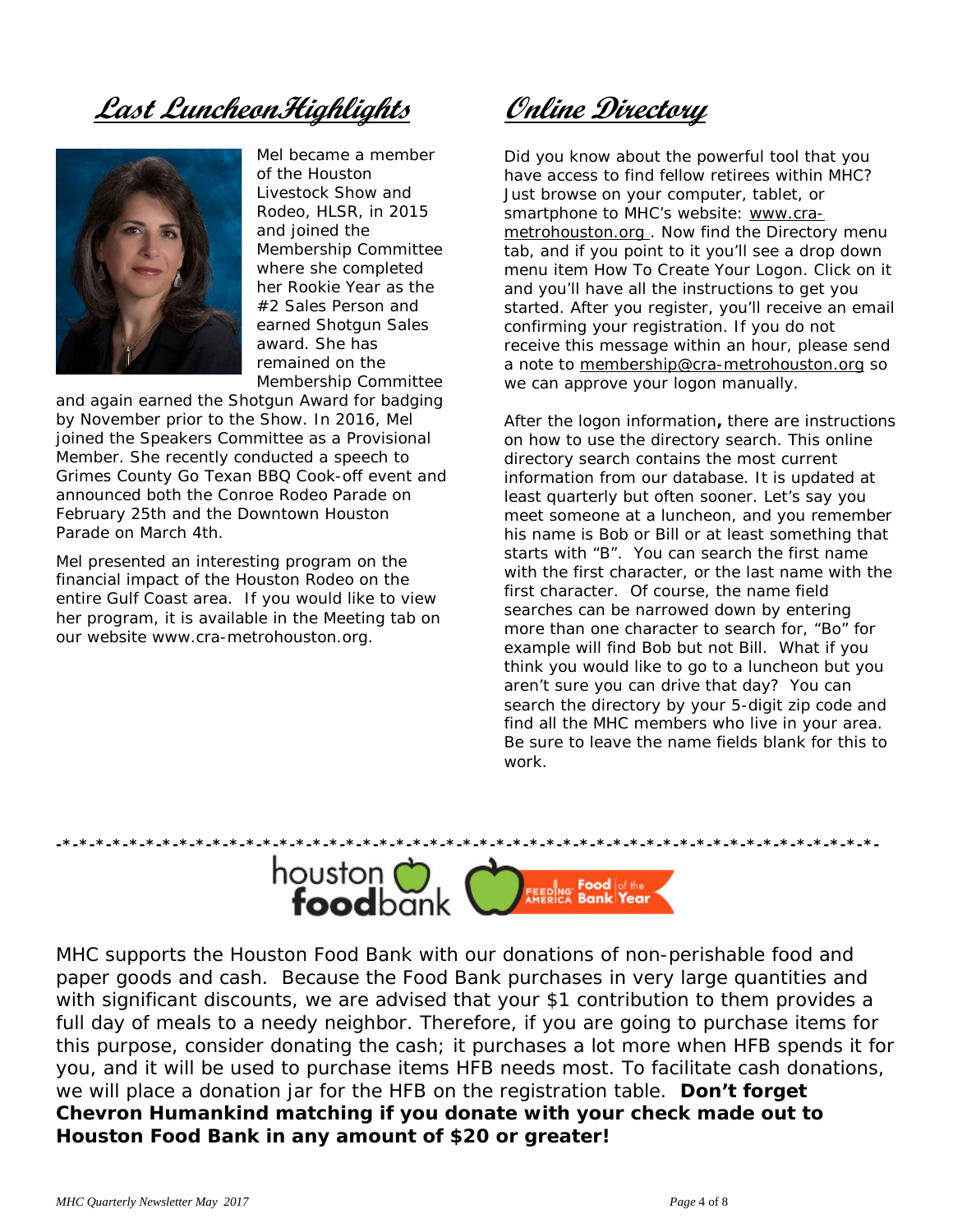# DOOR PRIZE WINNERS



Don Faught Evelyn Kassey Janice Laurie Jim Ryan











\$75 VISA CARD





Dollie Levert Ed Gerstbrein Francis Rios



**I apologize for the fuzzy pictures. The camera we were using was not auto-focusing as advertised. We will try to do better.**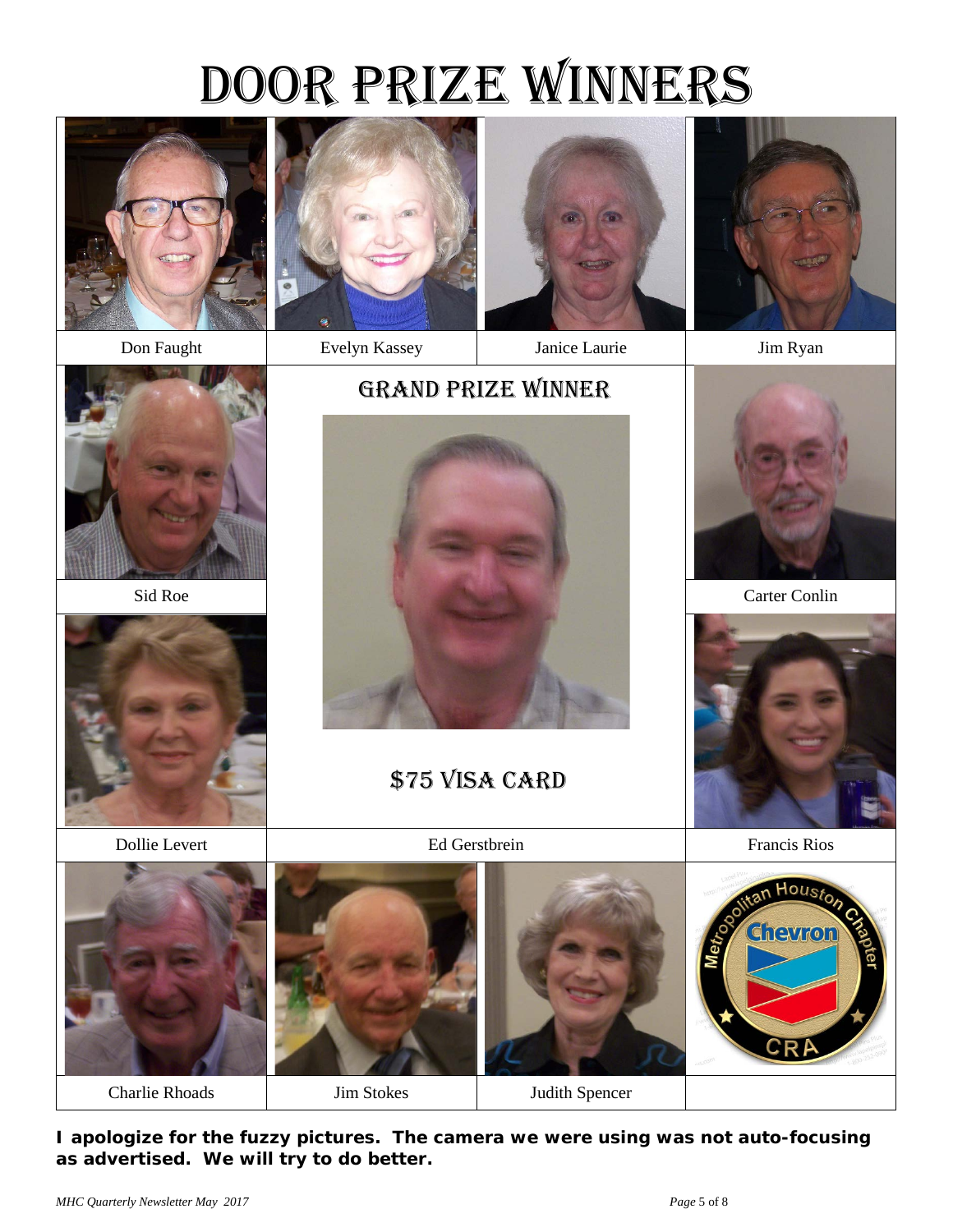# **Membership**

Just a reminder to the 200+ members who have not paid their 2017 dues: membership renewal is from October 1st of the prior year through March 31<sup>st</sup> of the dues year (e.g. October 1, 2016 through March 31, 2017 for dues year 2017). You will be reminded that your 2017 dues are due on the form at the end of this newsletter. Timely payment of your dues helps your chapter operate smoothly. Please help us out and pay your dues when they are due.

MHC has a "try it for free" for first time members. Any retiree of Chevron or one of its merged companies that has not been a member of any other Chevron Retiree Chapter will receive their first year's MHC membership for free. You may want to use this first time offer to entice one or more of your retiree friends who haven't yet joined MHC. Just give them the link to our website, [www.cra-metrohouston.org](http://www.cra-metrohouston.org/) to show them the benefits of our chapter.

Speaking about our website, [www.cra-metrohouston.org](http://www.cra-metrohouston.org/) you may just want to check it out yourself to see all the good information that is out there for you.

We are interested in any idea or suggestion that you may have to make our chapter more to your liking. Please email [membership@cra-metrohouston.org](mailto:membership@cra-metrohouston.org) with your idea or suggestion.

#### **Renew today. Don't put off until tomorrow what you can do today.**

Thank you, Bill Alvarez MHC Membership Committee Chair

### President's Podium

Your Board of Directors keeps searching for additional activities which our members might enjoy. Last quarter we floated two ideas in the *Messenger.* They were 1) a short cruise out of Galveston and 2) a Bridge group. We received the underwhelming response of zero. We have dropped those ideas and catalogued them as B.D.I's (Big Dumb Ideas). We haven't given up; we are still searching. Look elsewhere in this edition for our next idea.

I will be attending the CRA Annual Meeting in San Mateo on May 20-22. If you have a burning issue you wish brought before this group, send it to me. I will be cruising with my family during the June luncheon, so George will be your Master of Ceremonies.

The South Texas Area will be hosting the CRA Annual Meeting next year in San Antonio, and we will need help with some light duty tasks like manning the registration desk or the hospitality area. You meet a lot of nice people and have a great time in San Antonio. Let me know if you might be interested.

## Glenn

# **Treasurer's Corner**

| <b>2016 End of Year Financial Statement</b> |                         |                   |  |  |
|---------------------------------------------|-------------------------|-------------------|--|--|
| <b>REVENUE</b>                              | Annual<br><b>Budget</b> | <b>YTD</b> Actual |  |  |
| Income (dues)                               | \$5,780                 | \$5,408           |  |  |
| <b>TOTAL REVENUE</b>                        |                         |                   |  |  |
|                                             |                         |                   |  |  |
| <b>EXPENSES</b>                             |                         |                   |  |  |
| <b>CRA Dues</b>                             | \$1,734                 | \$1,563           |  |  |
| Luncheon Meal Cost - Net                    | \$600                   | \$191             |  |  |
| Web Site                                    | \$400                   | \$0               |  |  |
| Misc. Expenses                              | \$150                   | \$44              |  |  |
| <b>Special Events</b>                       | \$10                    | \$0               |  |  |
| Mail Box                                    | \$543                   | \$0               |  |  |
| <b>Luncheon Door Prizes</b>                 | \$800                   | \$206             |  |  |
| Luncheon Entertainment                      | \$600                   | \$0               |  |  |
| Scholarship Fund Transfer                   | \$0                     | \$0               |  |  |
| <b>TOTAL EXPENSE</b>                        | \$4,837                 | \$2,004           |  |  |
| Surplus/(Deficit)                           |                         |                   |  |  |
|                                             |                         |                   |  |  |
| <b>SCHOLARSHIP FUND</b>                     |                         |                   |  |  |
| <b>Beginning Balance</b>                    | \$0                     | \$0               |  |  |
| <b>Scholarship Donations</b>                | \$2,000                 | \$2,322           |  |  |
| <b>General Fund Transfers</b>               | \$0                     | \$0               |  |  |
| Scholarship Award                           | \$2,000                 | \$0               |  |  |
| Surplus/(Deficit)                           | \$0                     | \$232             |  |  |

**Items of note: Scholarship fully funded by donations! \$322 collected for next year's award! Revenue lower at present due to a lag in membership renewals; expenses on budget.**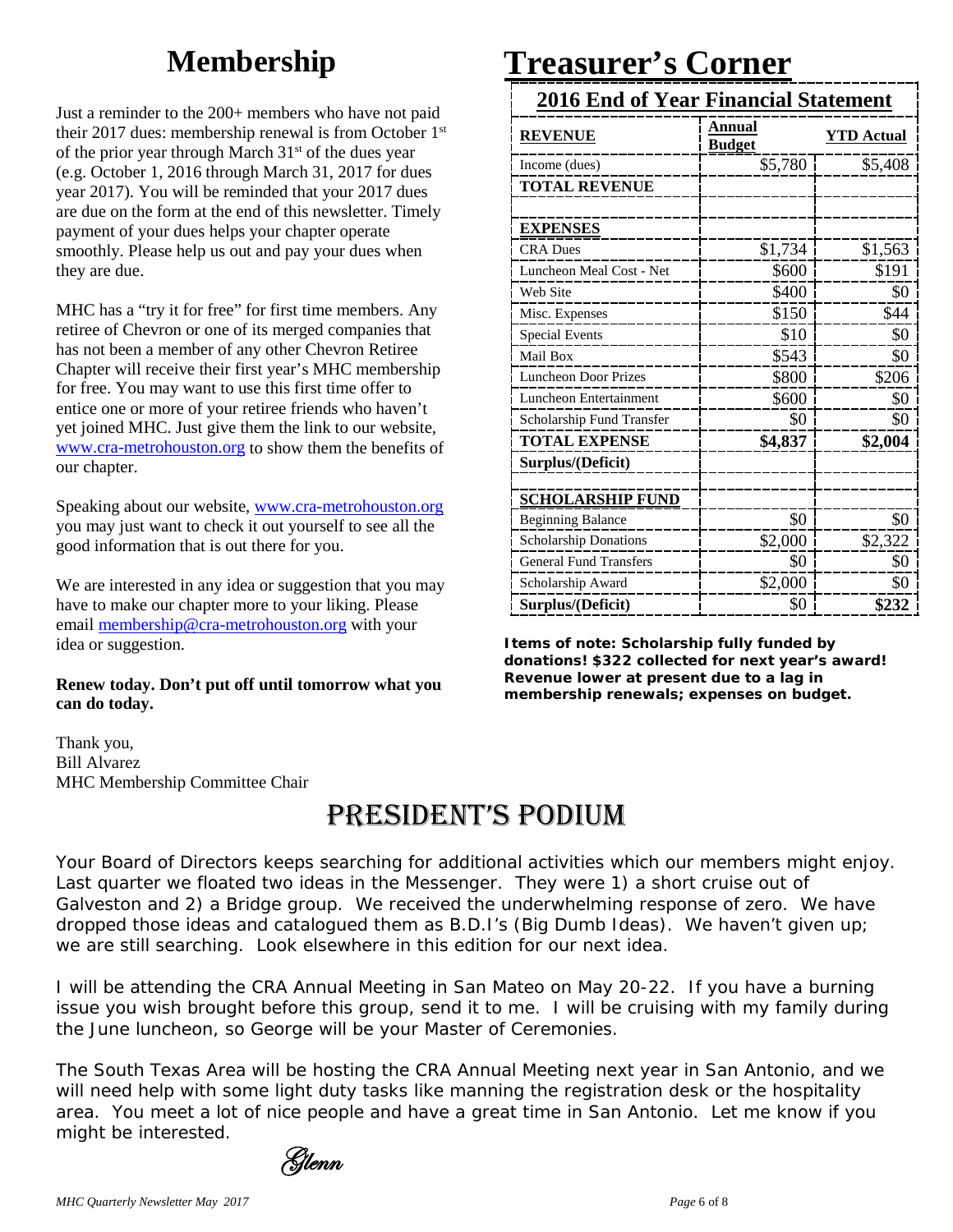

#### IN MEMORIAM

We extend our deepest sympathy to the families of these individuals

| George E Burchfield         | 01/11/17 | Gulf    |
|-----------------------------|----------|---------|
| Carolyn M Cassard           | 01/10/17 | Chevron |
| Louis D Cataline            | 03/05/17 | Getty   |
| Dorothy K Charon            | 12/01/16 | Texaco  |
| Roger R Coleman             | 01/23/17 | Gulf    |
| Howard W Collins            | 01/28/17 | Texaco  |
| Helen J Dees                | 02/02/17 | Gulf    |
| William M Donat             | 02/06/17 | Gulf    |
| Joseph F Felice             | 12/24/16 | Texaco  |
| <b>Beverly H Gace</b>       | 03/16/17 | Texaco  |
| David W Graham              | 01/14/17 | Gulf    |
| Francis L Harrison          | 12/26/16 | Unocal  |
| Mary K Holland              | 02/27/17 | Gulf    |
| George C Kimball            | 01/10/17 | Gulf    |
| Henry L Kuczynski           | 12/31/16 | Gulf    |
| Austin<br>Langley           | 03/08/17 | Gulf    |
| Thomas E Latimer            | 02/26/17 | Gulf    |
| <b>Edward F Lee</b>         | 11/28/16 | Getty   |
| <b>James R McKinley</b>     | 02/03/17 | Getty   |
| <b>Gerald Maple</b>         | 04/06/17 | Chevron |
| Warren T Moser              | 03/04/17 | Chevron |
| James B Moss                | 01/10/17 | Gulf    |
| Joseph N Nace               | 02/03/17 | Gulf    |
| John C O'Connor             | 11/05/16 | Gulf    |
| <b>Constance M O'Rourke</b> | 03/18/17 | Gulf    |
| <b>Arnold L Rhodes</b>      | 02/05/17 | Texaco  |
| <b>Ernestine H Riddle</b>   | 01/23/17 | Texaco  |
| Vaughn T Roden              | 02/18/17 | Gulf    |
| Hugh A Siler                | 03/13/17 | Texaco  |
| John D Smith                | 01/24/17 | Unocal  |
| Jackye S Sorensen           | 02/02/17 | Texaco  |
| Richard H Strozier          | 01/25/17 | Texaco  |
| Kenneth L Wiley             | 01/22/17 | Gulf    |
| Jerry D Wilson              | 03/08/17 | Texaco  |

# Non-Luncheon Activities

We have tossed around the following:

- 1. Attend an Astro's ballgame as a group a. We could go on a night when the Chevron Employees Club is attending and take advantage of their discount pricing. You would need to join their group but that is only \$6/year.
- 2. Have a Spring or Fall "Picnic" or fish fry.
	- a. MHC would make this a low cost event by subsidizing the meal cost but it would not be free.
- 3. Attend the theater as a group?
	- a. We could look for an attractive play at AD Players, The Alley, or other local live theater groups.

Please send your ideas to Charles Rhoads at [charlie\\_rhoads42@yahoo.com](mailto:charlie_rhoads42@yahoo.com)

#### **Lifetime National Park Pass for Seniors - Price Increase**

If you're over the age of 62 you're going to want to nab your lifetime pass ASAP.

At just \$10, the National Park Service's lifetime pass for seniors is one of the best deals out there—but not for long. At some point this year, the price of the pass will jump to \$80 in order to help fund projects and visitor services throughout the U.S. National Park system.

This is the first time the National Parks Service has raised the fees on the senior pass since 1994, according to the [American](http://travel.aarp.org/articles-tips/articles/info-2016/national-parks-lifetime-pass-cost-increase.html)  [Association of Retired Persons.](http://travel.aarp.org/articles-tips/articles/info-2016/national-parks-lifetime-pass-cost-increase.html)

While the National Parks Service doesn't expect the price jump to happen any time "within the next few months,[" according to their](https://store.usgs.gov/pass/senior.html)  [website,](https://store.usgs.gov/pass/senior.html) Americans who are over the age of 62 can currently still get their lifetime pass for \$10 in person at any of the parks, or for [\\$20 online](https://store.usgs.gov/b2c_usgs/b2c/start/(xcm=r3standardpitrex_prd&carea=0000000002&citem=00000000020000000004)/.do) for now.

Don't turn 62 for a few years? Despite the fee hike, \$80 is still quite a deal for a lifetime pass, the National Parks Service thinks. "We don't want anyone to feel blindsided and say, 'Why didn't anyone tell us about this?' " NPS spokeswoman Kathy Kupper [told AARP.](http://travel.aarp.org/articles-tips/articles/info-2016/national-parks-lifetime-pass-cost-increase.html) "We don't know whether we'll get any pushback. [The higher fee] is still a great deal."

Not even close to turning 62? These passes admit the pass owner plus three adults at parks where per-person fees are charged, so maybe it's time to finally start planning that National Parks trip you've been talking about for years with your mom and dad.

*Reprinted from www.Country Living.com*